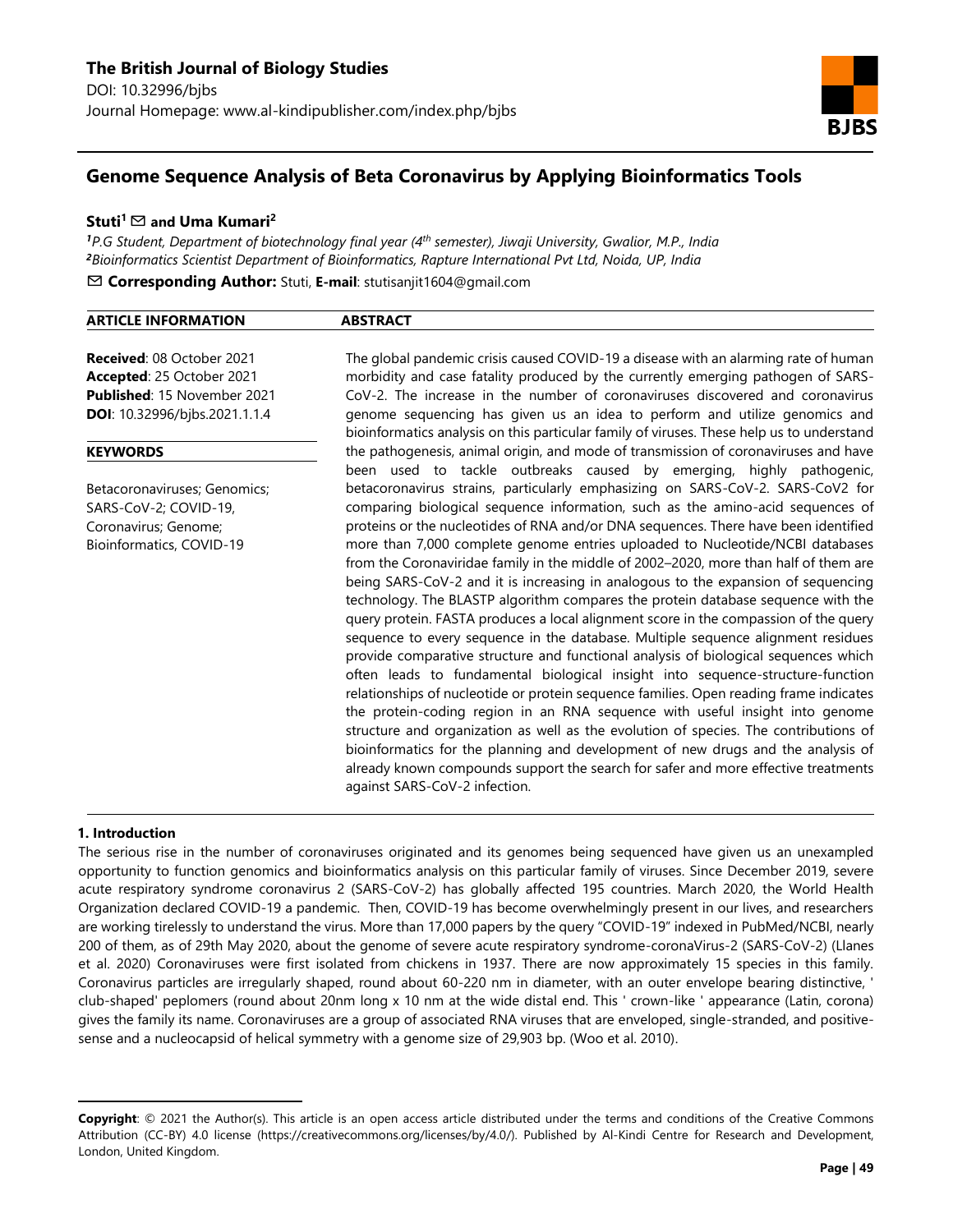### **1.1** *Genomic Organization of SARS-CoV2*

SARS-CoV-2 is a single-stranded positive RNA virus of ~ 29.9 kB in size. The SARS-CoV-2 genome has 14 open reading frames (ORFs), which encodes for 27 different types of proteins. It has 5′ untranslated region (UTR), a replication complex (ORF1a and ORF1b), Spike (S) gene, Envelope € gene, Membrane (M) gene, Nucleocapsid (N) gene, 3′ UTR, several unidentified non-structural ORFs, and a poly (A) tail. ORF1a gene is located at the 5′UTR encodes for polyprotein pp1a, which contains 10 nsps. The ORF1b gene is located next to the ORF1a that encodes for polyprotein pp1ab which contains 16 nsps.

### *1.2 SARS-CoV-2 Replication Machinery*

Virus entry allows the binding of angiotensin-converting enzyme 2 (ACE2) receptor and cleavage by the serine protease TMPRSS2 (in green) that allows fusion with the host membrane. Other cellular proteases, e.g., furin (in orange), facilitate pH-dependent entry through the endocytic pathway. The predominant entry routes are made to be cell type-specific and depend on the availability of selective proteases. The uncoating and release of viral RNA into the cytoplasm and translation of open reading frame 1a (ORF1a) and ORF1ab produce the two stretches of polyproteins pp1a and pp1ab respectively. These are further processed by viral proteases (encoded by ORF1a) to yield 16 nonstructural proteins. Formation of the RNA replicase–transcriptase complex (RTC) uses rough endoplasmic reticulum (ER)-derived membranes. The RTC performs the synthesis of (−) RNAs. Full-length (−) RNA copies of the genome provide templates for full-length (+) RNA genomes. Transcription further produces a subset of subgenomic RNAs, including those encoding all structural and accessory proteins. The translated structural proteins and genomic RNA are assembled into the viral nucleocapsid and envelope in the ER–Golgi intermediate compartment and are subsequently released by exocytosis.

### *1.3 Taxonomy of SARS-CoV-2*

Since the SARS outbreak, genomic information has become ever-increasingly significant to address outbreaks caused by pathogenic coronaviruses. Before the 2019–2020 COVID-19 pandemic, there were ~1200 complete genomes of beta coronaviruses deposited in the GenBank database. The number of available genomes has increased dramatically during the pandemic, with more than 6000 complete genomes available in Genbank as of June 2019, and almost 50,000 genomic sequences in other public repositories. A variety of information including phylogenetic relationships, mode of transmission, evolutionary rates, and the role of mutations in infection and disease severity can be deduced from comparing multiple genomes. (Ugurel, Ata, and Turgut-Balik 2020)

### *1. 4 Analysis on Bioinformatics Tools*

The program can run online on the NCBI web server. Major databases include BLASTn programs search nucleotide databases using a nucleotide query, GenBank for DNA sequences, and PubMed, a bibliographic database for biomedical literature. In our study of SARS-CoV2 for comparing primary biological sequence information, such as the amino-acid sequences of proteins or the nucleotides of RNA and/or DNA sequences. It shows us a protein or nucleotide sequence (called a query) with a library or database of sequences and identifies database sequences that resemble the query sequence. (Wikipedia contributors. "BLAST (biotechnology)." Wikipedia, the Free Encyclopedia. Wikipedia, the Free Encyclopedia, 30 Dec. 2020. Web. 4 Apr. 2021). NCBI database provides FASTA sequence for human coronavirus sequence analysis which provides sequence similarity searching against protein databases. There have been identified more than 7,000 complete genome entries uploaded to Nucleotide/NCBI databases from the Coronaviridae family in the middle of 2002–2020, more than half of them are being SARS-CoV-2 and it is increasing in analogous to the expansion of sequencing technology. (Ugurel, Ata, and Turgut-Balik 2020).

#### **2. Methods and Materials**

Computational analysis of sequence alignment computer programming for bioinformatics and data management. NCBI focuses on theoretical, analytical, and applied computational approaches and widely used primary databases such as the European nucleotide archive. NCBI focuses on theoretical analytical and applied computational approaches and widely used primary databases such as the European nucleotide archive. BLAST finds regions of similarity between biological sequences. Standard Protein BLAST (BLASTP) programs search protein databases using a protein query. A FASTA sequence alignment software package is used to functional and evolutionary relationships between different sequences. Clustal is a series of widely used computer programs used in Bioinformatics for multiple sequence alignment. There have been many versions of Clustal such as CLUSTALW and CLUSTAL OMEGA, released in 1994. Open Reading Frame Finder ORF finder searches for open reading frames (ORFs) in the DNA sequence you enter (Kumari and Choudhary 2018).

Operating system- Google chrome, MS-Windows and android

#### *2.1 Database and Corresponding Web services*

| Database name | Web services type: URL           |
|---------------|----------------------------------|
| <b>PUBMED</b> | https://pubmed.ncbi.nlm.nih.gov/ |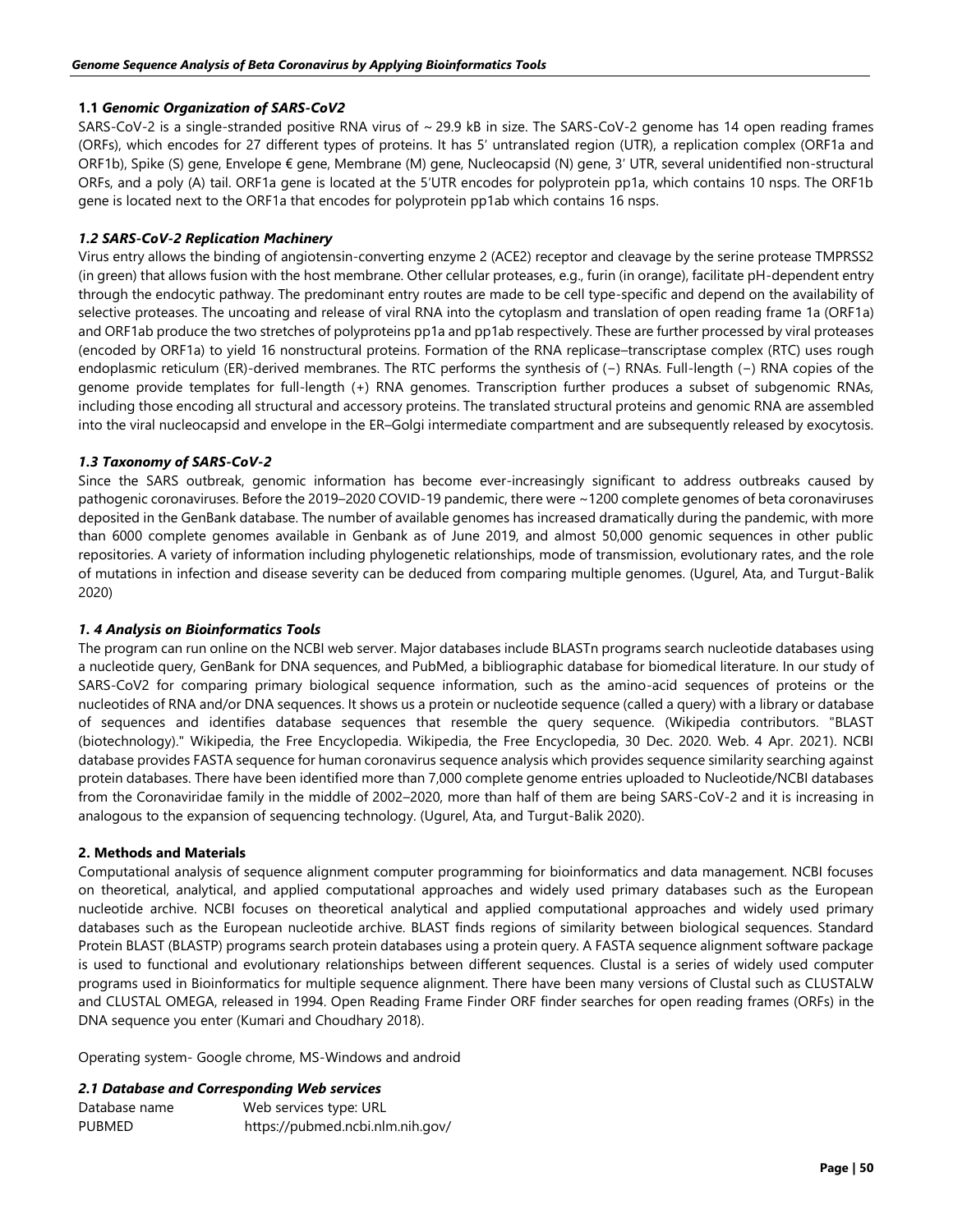| <b>NCBI</b>      | E-Utility web services (http://www.cbi.nlm.nih.gov |
|------------------|----------------------------------------------------|
| <b>BLAST</b>     | www.ebi.ac.uk/tools/sss/ncbiblast                  |
| FASTA            | www.ebi.ac.uk/tools                                |
| <b>CLUSTAL W</b> | https://www.genome.jp/tools-bin/clustalw           |
| CLUSTAL OMEGA    | https://www.ebi.ac.uk/Tools/msa/clustalo/          |
| ORF FINDER       | https://www.ncbi.nlm.nih.gov/orffinder/            |
|                  |                                                    |

**Sequence used in Blast Sequence 1 Nucleocapsid protein [Human coronavirus OC43] NCBI Reference Sequence: YP\_009555245.1**

>YP\_009555245.1 nucleocapsid protein [Human coronavirus OC43]

MSFTPGKQSSSRASSGNRSGNGILKWADQSDQFRNVQTRGRRAQPKQTATSQQPSGGNVVPYYSWFSGITQFQKGKEFEFVEGQGVPIAPGV PATEAKGYWYRHNRRSFKTADGNQRQLLPRWYFYYLGTGPHAKDQYGTDIDGVYWVASNQADVNTPADIVDRDPSSDEAIPTRFPPGTVLPQ GYYIEGSGRSAPNSRSTSRTSSRASSAGSRSRANSGNRTPTSGVTPDMADQIASLVLAKLGKDATKPQQVTKHTAKEVRQKILNKPRQKRSPNKQ CTVQQCFGKRGPNQNFGGGEMLKLGTSDPQFPILAELAPTAGAFFFGSRLELAKVQNLSGNPDEPQKDVYELRYNGAIRFDSTLSGFETIMKVLNE NLNAYQQQDGMMNMSPKPQRQRGHKNGQGENDNISVAVPKSRVQQNKSRELTAEDISLLKKMDEPYTEDTSEI

### **Sequence 2**

## **Hemagglutinin-esterase [Human coronavirus OC43] NCBI Reference Sequence: YP\_009555240.1**

>YP\_009555240.1 hemagglutinin-esterase [Human coronavirus OC43]

MFLLPRFILVSCIIGSLGFYNPPTNVVSHVNGDWFLFGDSRSDCNHIVNINPHNYSYMDLNPVLCDSGKISSKAGNSIFRSFHFTDFYNYTGEGQQI IFYEGVNFTPYHAFKCNRSGSNDIWMQNKGLFYTQVYKNMAVYRSLTFVNVPYVYNGSAQATALCKSGSLVLNNPAYIAPQANSGDYYYKVEA DFYLSGCDEYIVPLCIFNGKFLSNTKYYDDSQYYFNKDTGVIYGLNSTETITTGFDLNCYYLVLPSGNYLAISNELLLTVPTKAICLNKRKDFTPVQVVD SRWNNARQSDNMTAVACQPPYCYFRNSTTNYVGVYDINHGDAGFTSILSGLLYNSPCFSQQGVFRYDNVSSVWPLYPYGRCPTAADINIPDLPI CVYDPLPVILLGILLGVAIVIIVVLLLYFMVDNVTRLHDA

### **4. Result and Discussion**

Betacoronavirus 1 genome of host (Human coronavirus OC43) is single-stranded positive-sense RNA whose RefSeq protein of 496 amino acid long sequence is shown in BLAST output result to study its protein-protein interaction. The Graphical representations represent the query sequence is represented by the numbered blue bar at the top of the figure. A pairwise sequence alignment is preceded by the sequence identifier, the full definition line, and the length of the matched sequence, in amino acids. The multiple sequence alignment shows a way of arranging the sequences to identify regions of similarity that may be a consequence of evolutionary relationships between the sequences with the number of sequences submitted and the alignment score with the symbolization of different base pairs. Sequence 1 is of hemagglutinin-esterase [Human coronavirus OC43] and sequence 2 is of nucleocapsid protein [Human coronavirus OC43] where the symbol signifies an \* (asterisk) indicates positions that have a single, fully conserved residue. A: (colon) indicates conservation between groups of strongly similar properties. A "." indicates a site belonging to a group exhibiting weak similarity, and the gap accounts for genetic mutations occurring from insertion or deletion in the sequence. The color code of the sequences represents the physicochemical property of the Amino acids. The analysis shows phylogeny among sequences and displays a tree known as cladogram constructed after multiple sequence alignment of all the protein sequences using Clustal omega. The ORF finder identifies all open reading frames or the possible protein-coding region in sequence. The 6 horizontal bars correspond to one of the possible reading frames. The sequence shows translation from top to bottom where regions highlighted with green are start codons, regions highlighted with red are stop codons, and regions highlighted with gray are ORFs.ORF finder output disclosing all possible open reading frames (ORFs) and their direction within the query DNA sequence details such as ORF coordinates length, strand, and frame.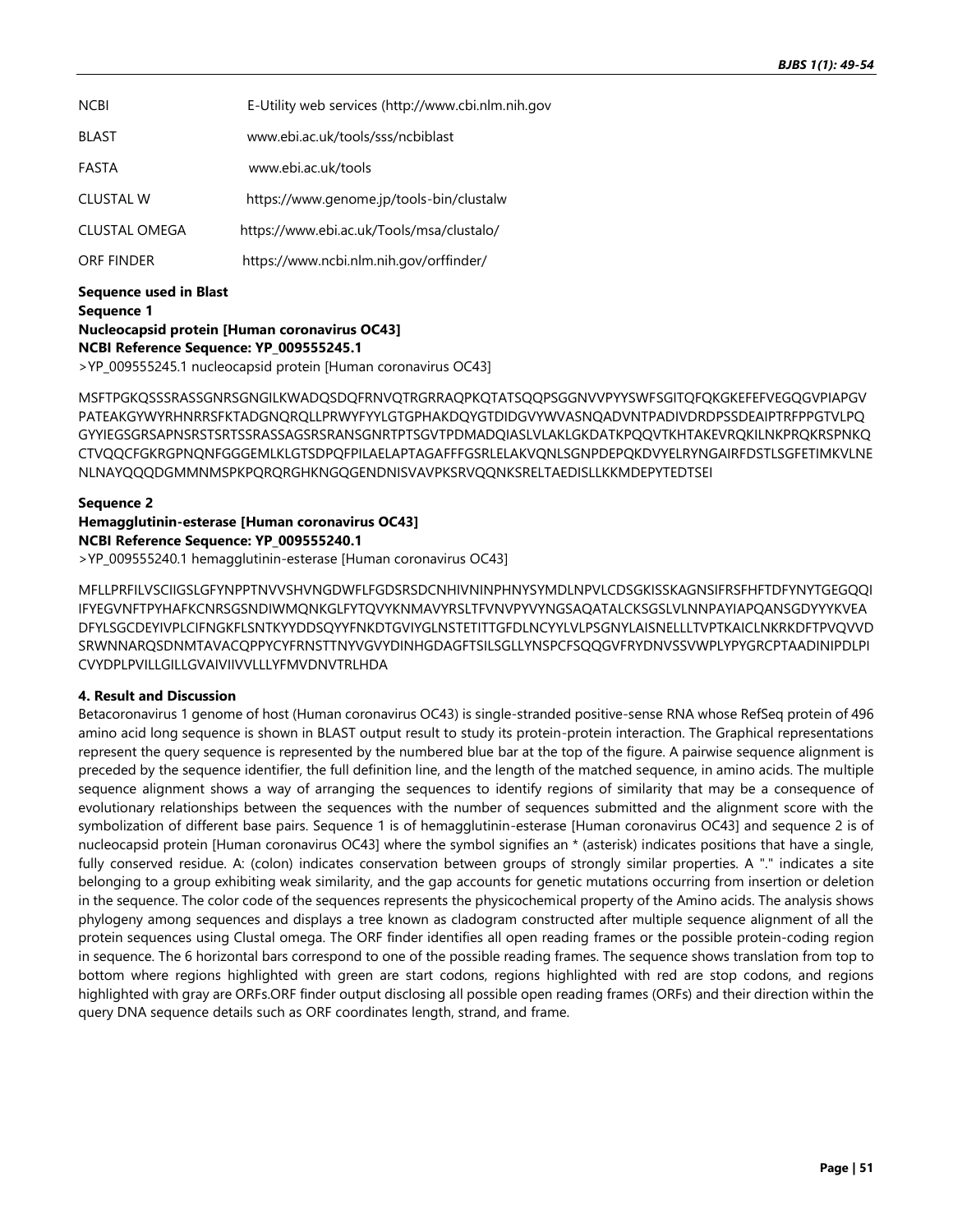| ×                                        | Scientific Name Max Total Query E Per Acc.<br>We Score Score Cover value Ident Len |  |  | $\mathbf{v} \quad \mathbf{v} \quad \mathbf{v} \quad \mathbf{v} \quad \mathbf{v} \quad \mathbf{v}$ | Accession                                                     |
|------------------------------------------|------------------------------------------------------------------------------------|--|--|---------------------------------------------------------------------------------------------------|---------------------------------------------------------------|
| ORF1a polyprotein Human coronavirus OC43 |                                                                                    |  |  |                                                                                                   | Human coronavi 1032 1032 100% 0.0 100.00% 4383 YP_009924317.1 |

 **Figure 1**- value closer to zero the more "significant" the match

| sequence1 |                                                                                                                                                                                                                                | з.  |
|-----------|--------------------------------------------------------------------------------------------------------------------------------------------------------------------------------------------------------------------------------|-----|
| sequence2 | MELLPRFILVSCIIGSLGFYNPPTMAYSHANGDUFLFGDSRSDCNHIVNINPHHYSYNDL                                                                                                                                                                   | 68  |
|           | $+1.1$                                                                                                                                                                                                                         |     |
| sequence1 | TPGK0SSSRASSGNRSGNGILKNADOSDOFRMVOTRGRRAOPKOTATSOOPSGGMV/PYV                                                                                                                                                                   | 63  |
| sequence2 | NPVLCD5GK -- ISSKAGNSIFRSFHFTDFY-NYTGEGOOI -------- IFVEGVNFTPYH                                                                                                                                                               | 189 |
|           | UR GRUE GLEEPRINGE LINES R. LAEL                                                                                                                                                                                               |     |
| sequence1 | 5 - - - - - - - - - - - 10FSGITOFOK - - - - - - - - GKEFEFVE - - - - - - - - - - - - - - - GOGVP                                                                                                                               | 37  |
| sequence2 | AFKCNR56SNDI1/INDNKGLFVTQVYKII/INVYRSLTFVI/VPYVYNGSAQATALCK5GSLVL                                                                                                                                                              | 169 |
|           | Paul P. L. Sal RPs<br>$a_1$ as<br>R. S. L. L. L.                                                                                                                                                                               |     |
| sequence1 | IAPG - - VPATEAKGYWYRHNRRSFKTADGNOROLLPRWYFYYLGTGPHAKOOYGTDIDGV                                                                                                                                                                | 145 |
| sequence2 | NIPAYIAPOANSGDVYVKVEADFYLS -- GCDEVIVPLCIFN -- GKFL - SHTKVYD -- DSO                                                                                                                                                           | 222 |
|           | May 14th 1928 St. E.S. Miles 2007, M. May 122128<br>m.,                                                                                                                                                                        |     |
| sequence1 | YWAASNOADVIYTPADIVDROPSSDEAIPTRFPP - - - GTVLPOGYVIEGSGRSAPIGRSTS                                                                                                                                                              | 383 |
| sequence2 | VVFNKDT ------- GVI-VGLNSTETITTGFDLNCVYLVLPSGWYLAISNELLLT -----                                                                                                                                                                | 269 |
|           | $-111$ . $-14$ Pyf 0 F<br>$-1000$ , $+100$ , $-100$ , $-100$<br>$9.11 - 1.1$                                                                                                                                                   |     |
| sequencel | RTSSRASSAGSRSRANSGNRTPTSGVTPDISADQIASLVLAKLGKDATKPQQVTKHTAKEV                                                                                                                                                                  | 262 |
| sequence2 |                                                                                                                                                                                                                                | 298 |
|           | THE R. P. LEWIS CO., LANSING MICH.<br>$1 + 2 + 1$                                                                                                                                                                              |     |
| sequencel | ROKILNKPR-QKRSPNKQCTVQQCFGKRGPNQNFGGGEHLKLGTSDPQFPI-LAELA---                                                                                                                                                                   | 317 |
| sequence2 | -- SRIINNAROSDNHTAVACOPPYCYFRNSTTNVVG-VVD--INHGDAGFTSILSGLLYNS                                                                                                                                                                 | 345 |
|           | TE Executive<br>$1.14$ $8.14$ $8.14$<br>$-91.9$ and $-1.41$                                                                                                                                                                    |     |
| sequencel | +++PTAGAFFFGSRLELAKVONLSGNPDEPOKDVVEL+++RVMG+AIRFD5TL5GFETIM                                                                                                                                                                   | 378 |
| sequence2 | PCFSOOGVFRYDBNSSVNPLYPYGRCPTAADINIPDLPICVYDPLPVILLGILLGVAIVI                                                                                                                                                                   | 485 |
|           | the same state of the state of the state of the state of the state of the state of the state of the state of the state of the state of the state of the state of the state of the state of the state of the state of the state |     |
| sequencel | KVLNENLNAVQQQDGYVW/ISPILPQRQRGHKNGQGENDNISVAVPKSRVQQNKSRELTAED                                                                                                                                                                 | 438 |
| sequence2 |                                                                                                                                                                                                                                | 424 |
|           | $-100$ $-100$ $-100$ $-100$                                                                                                                                                                                                    |     |
| sequencel | <b>ISLLKKHDEPYTEDTSEI</b><br>448                                                                                                                                                                                               |     |
| sequence2 | 424<br>*****************                                                                                                                                                                                                       |     |

**Figure 2.** *Multiple sequence alignment of Human coronavirus OC43 Genome*

| sequence1             |                                                        |                                                                                                                                                                                                                                                                                                | x             |
|-----------------------|--------------------------------------------------------|------------------------------------------------------------------------------------------------------------------------------------------------------------------------------------------------------------------------------------------------------------------------------------------------|---------------|
| sequence2             |                                                        | MFLLPRFILVSCIIGSLGFYNPPTNVVSHVNGDWFLFGDSRSDCNHIVNINPHNYSYMDL<br>$+1$                                                                                                                                                                                                                           | 68            |
| sequence1             |                                                        | TPGKOSSSRASSGNRSGNGILKWADOSDOFRNVOTRGRRAOPKOTATSOOPSGGNVVPYY                                                                                                                                                                                                                                   | 63            |
| sequence2             |                                                        | NPVLCDSGK -- ISSKAGNSIFRSFHFTDFY-NYTGEGOOI -------- IFYEGVNFTPYH<br>11. 小学 第二、清爽。                                                                                                                                                                                                              | 109           |
| sequence1             |                                                        | Sensalessen WF5GITOFOK-ARRAINGKEPEFVE-ARRAINMENTALLE-GOGVP                                                                                                                                                                                                                                     | 87            |
| sequence2             |                                                        | AFKCNRSGSNDIWNONKGLFYTOVYKNMAVYRSLTFVNVPYVYNGSAOATALCKSGSLVL                                                                                                                                                                                                                                   | 169           |
| sequence1             |                                                        | IAPG -- VPATEAKGYKYRHNRRSFKTADGNOROLLPRNYFYYLGTGPHAKDOYGTDIDGV                                                                                                                                                                                                                                 | 145           |
| sequence2             |                                                        | NNPAYIAPOANSGDYYYKVEADFYLS - - GCDEYIVPLCIFN - - GKFL - SNTKYYD - - DSO<br><b>부모 이 일부 기본을 이용하는데 이 일이 되어 있어서 이 사람들이 정말하는 것이 되어 있었다. 이 사람들이 어떻게 되어 있어?</b>                                                                                                                                       | 222<br>55,000 |
| sequence1             |                                                        | YNVASNQADVNTPADIVORDPSSDEAIPTRFPP - - - GTVLPQGYYIEGSGRSAPNSRSTS                                                                                                                                                                                                                               | 202           |
| sequence <sub>2</sub> | #1.                                                    | YYFNKDT------GVI-YGLNSTETITTGFDLNCYYLVLPSGNYLAISNELLLT----<br><b>SOR. 8 81 8.1</b>                                                                                                                                                                                                             | 269           |
| sequencel             |                                                        | RTSSRASSAGSRSRANSGNRTPTSGVTPDMADQIASLVLAKLGKDATKPQQVTKHTAKEV                                                                                                                                                                                                                                   | 262           |
| sequence2             | $-0.011$                                               |                                                                                                                                                                                                                                                                                                | 290           |
| sequencel             |                                                        | ROKILNKPR-OKRSPNKOCTVCOCFGKRGPNONFGGGEMLKLGTSDPOFPI-LAELA---                                                                                                                                                                                                                                   | 317           |
| sequence2             | $-91.711$                                              | -- SRWINAROSONNTAVACOPPYCYFRNSTTNYVG-VYD -- INHGDAGFTSILSGLLYNS<br>William at a window the state with the                                                                                                                                                                                      | 345           |
| sequence1             |                                                        | --- PTAGAFFFGSRLELAKVONLSGNPDEPOKDVYEL --- RYNG-AIRFDSTLSGFETIM                                                                                                                                                                                                                                | 370           |
| sequence2             |                                                        | PCF500GVFRYDNVSSVHPLYPYGRCPTAADINIPDLPICVYDPLPVILLGILLGVAIVI<br>COMPARTED AND ENDING MULTIPLE AND COMPARTED ARRESTS OF THE CONTROL OF THE CONTROL OF THE CONTROL OF THE CONTROL OF THE CONTROL OF THE CONTROL OF THE CONTROL OF THE CONTROL OF THE CONTROL OF THE CONTROL OF THE CONTROL OF TH | 405           |
| sequence1             |                                                        | KVLNENLNAYOOOOG/WINKSPKPORORGHKNGOGENDNISVAVPKSRVOONKSRELTAED                                                                                                                                                                                                                                  | 430           |
| sequence <sub>2</sub> | Software the control of the property of the control of |                                                                                                                                                                                                                                                                                                | 424           |
| sequence1             | <b>ISLLKKMDEPYTEDTSEI</b>                              | 445                                                                                                                                                                                                                                                                                            |               |
| sequence2             |                                                        | 424                                                                                                                                                                                                                                                                                            |               |

**Figure 3** *- Multiple sequence alignment of Human coronavirus OCH3 Genome (color code)* ORFs found: 12 Genetic code: 1 Start codon: 'ATG' and alternative codons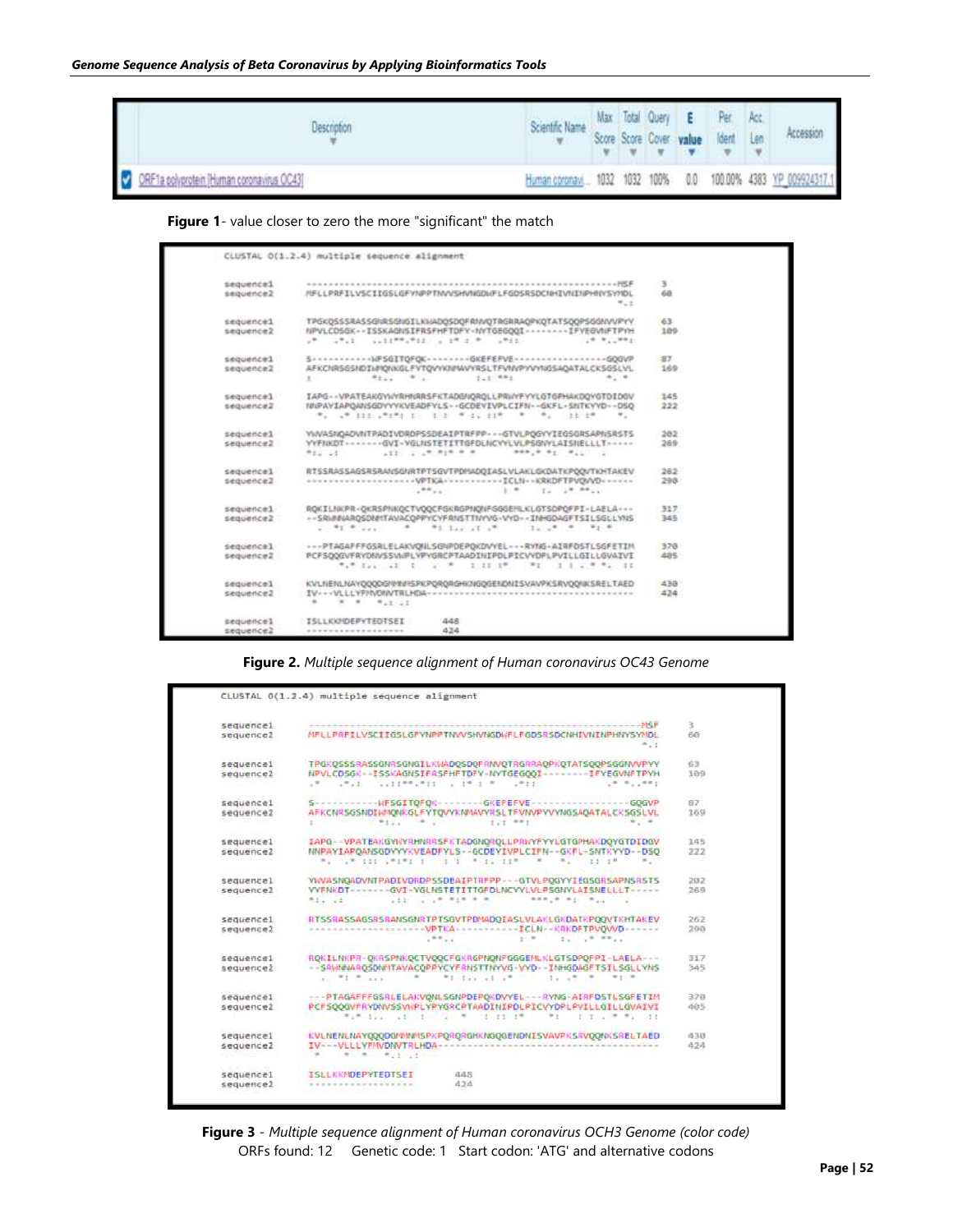

**Figure 4***- ORFs in Severe acute respiratory syndrome coronavirus 2 ORF1ab*

#### **5. Conclusion**

Computational analyses to study the COVID-19 sequence in terms of protein structures, functions, phylogeny, and interactions at both molecular and sequenced levels. The BLASTP algorithm compares the protein database sequence with the query protein. Evalue describes the number of hits one can "expect" to see by chance when searching a database of a particular size. The color bar in graphics summarizes the BLAST result at the top of the linear map represents a protein that matches the query sequence. Multiple sequence alignment residues provide comparative structure and functional analysis of biological sequences. The ORFs are encoded within each of the 6 translation frames 3' in the forward direction and 3' in the reverse direction so that identify the translation frame in the longest protein sequence. The open reading frame indicates the protein-coding region in an RNA sequence.

#### **References**

- [1] Barati, F., Pouresmaieli, M., Ekrami, E., Asghari, S., Ziarani, F. R., & Mamoudifard, M. (2020). Potential Drugs and Remedies for the Treatment of COVID-19: a Critical Review. *Biological Procedures Online*, *22*(1), 1-17.
- [2] Chen, M. J., Chang, K. J., Hsu, C. C., Lin, P. Y., & Liu, C. J. L. (2020). Precaution and prevention of coronavirus disease 2019 infection in the eye. *Journal of the Chinese Medical Association*.
- [3] Forni, D., Cagliani, R., Clerici, M., & Sironi, M. (2017). Molecular evolution of human coronavirus genomes. *Trends in microbiology*, *25*(1), 35- 48.
- [4] Guo, Y. R., Cao, Q. D., Hong, Z. S., Tan, Y. Y., Chen, S. D., Jin, H. J., ... & Yan, Y. (2020). The origin, transmission and clinical therapies on coronavirus disease 2019 (COVID-19) outbreak–an update on the status. *Military Medical Research*, *7*(1), 1-10.
- [5] https://blast.ncbi.nlm.nih.gov/Blast.cgi
- [6] https://www.cdc.gov/coronavirus/types.html
- [7] [https://en.wikipedia.org/w/index.php?title=COVID-19\\_vaccine](https://en.wikipedia.org/w/index.php?title=COVID-19_vaccine)
- [8] Huang, Y., Lau, S. K., Woo, P. C., & Yuen, K. Y. (2008). CoVDB: a comprehensive database for comparative analysis of coronavirus genes and genomes. *Nucleic acids research*, *36*(Supplement\_1), D504-D511.
- [9] https://www.ebi.ac.uk/Tools/msa/clustalo/
- [10] https://www.webmd.com/lung/covid-19-symptoms#1
- [11] Kames, J., Holcomb, D. D., Kimchi, O., DiCuccio, M., Hamasaki-Katagiri, N., Wang, T., ... & Kimchi-Sarfaty, C. (2020). Sequence analysis of SARS-CoV-2 genome reveals features important for vaccine design. *Scientific reports*, *10*(1), 1-11.
- [12] Kumari, U., & Choudhary, A. K. Computational Analysis of Sequences to Determine Expectation Value Commonly Used in Bioinformatics Database.
- [13] La Marca, A., Capuzzo, M., Paglia, T., Roli, L., Trenti, T., & Nelson, S. M. (2020). Testing for SARS-CoV-2 (COVID-19): a systematic review and clinical guide to molecular and serological in-vitro diagnostic assays. *Reproductive biomedicine online*, *41*(3), 483-499.
- [14] Llanes, A., Restrepo, C. M., Caballero, Z., Rajeev, S., Kennedy, M. A., & Lleonart, R. (2020). Betacoronavirus genomes: how genomic information has been used to deal with past outbreaks and the COVID-19 pandemic. *International journal of molecular sciences*, *21*(12), 4546.
- [15] Min, Y. Q., Mo, Q., Wang, J., Deng, F., Wang, H., & Ning, Y. J. (2020). SARS-CoV-2 nsp1: bioinformatics, potential structural and functional features, and implications for drug/vaccine designs. *Frontiers in microbiology*, *11*.